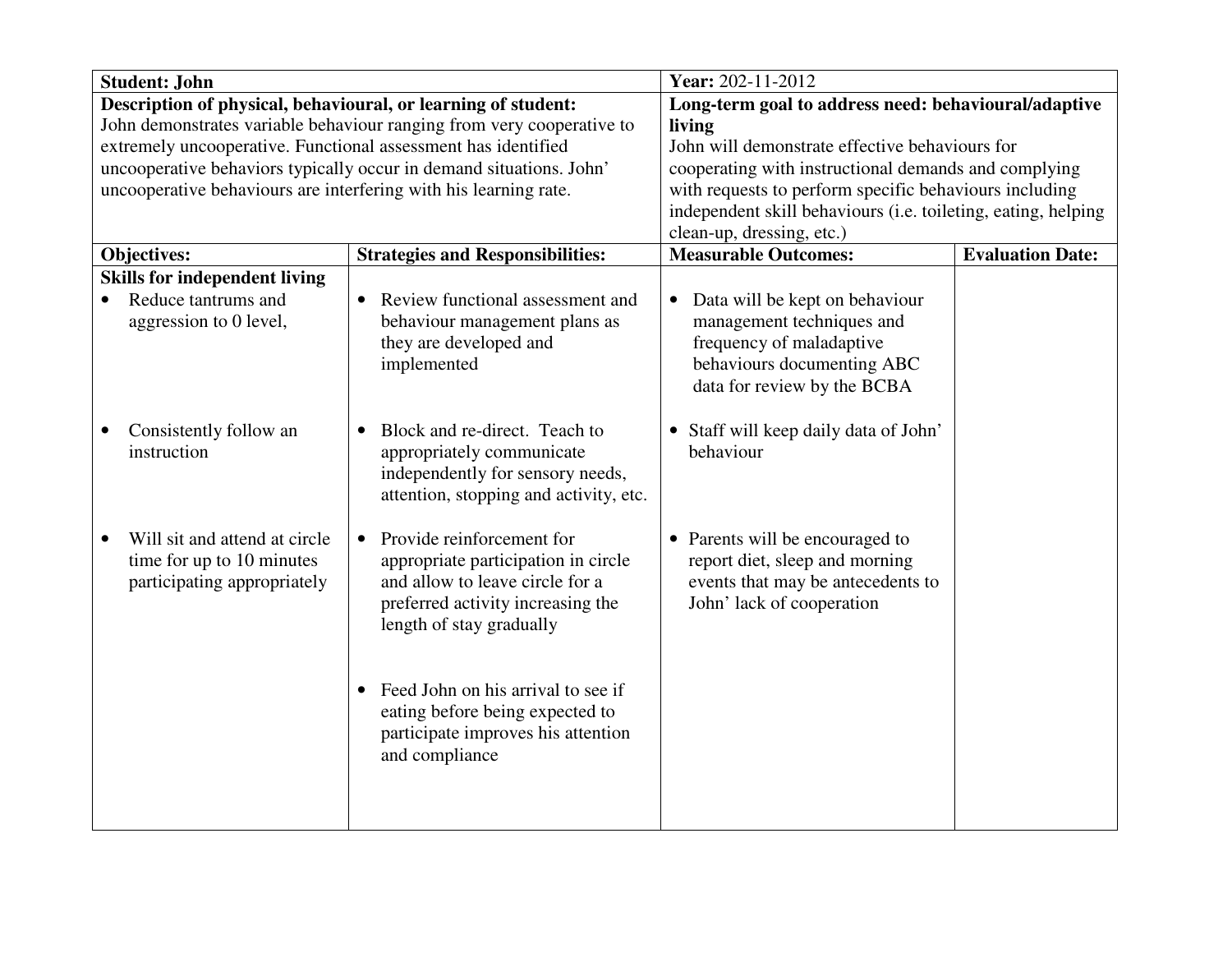| Student: John                                                                                                                                                                         |                                                                                                                                                                  | Year: 2006-2007                                                                                                      |                         |
|---------------------------------------------------------------------------------------------------------------------------------------------------------------------------------------|------------------------------------------------------------------------------------------------------------------------------------------------------------------|----------------------------------------------------------------------------------------------------------------------|-------------------------|
| Description of physical, behavioural, or learning of student:                                                                                                                         |                                                                                                                                                                  | Long-term goal to address need: Language                                                                             |                         |
|                                                                                                                                                                                       | John is a vocal child with some spontaneous mands and improving                                                                                                  | Improve spontaneous mands, appropriate volume, and                                                                   |                         |
|                                                                                                                                                                                       | language during instruction sessions. He needs to be encouraged to use                                                                                           | increase length of utterances                                                                                        |                         |
| his language spontaneously to communicate effectively.                                                                                                                                |                                                                                                                                                                  |                                                                                                                      |                         |
| Objectives:                                                                                                                                                                           | <b>Strategies and Responsibilities:</b>                                                                                                                          | <b>Measurable Outcomes:</b>                                                                                          | <b>Evaluation Date:</b> |
| John' spoken language will                                                                                                                                                            |                                                                                                                                                                  |                                                                                                                      |                         |
| improve through:                                                                                                                                                                      |                                                                                                                                                                  |                                                                                                                      |                         |
| Spontaneous mands -<br>increase number of<br>spontaneous mands                                                                                                                        | Contrive many situations to<br>$\bullet$<br>encourage spontaneity of<br>manding and teach/model the<br>inclusion of carrier phrases for<br>manding               | • Vocal mand chart will<br>document increase in number of<br>mands and in length of sentence<br>for manding.         |                         |
| Appropriate volume -<br>John will demonstrate<br>improved use of volume to<br>be loud enough to be heard<br>at all times and to use<br>appropriate volume during<br>circle activities | Teach volume awareness and<br>$\bullet$<br>encourage John to attend and<br>participate using appropriate<br>volume for "fill-in" and other<br>circle activities. | Review periodic video tapes to<br>$\bullet$<br>monitor improved use of<br>language and volume during<br>circle time. |                         |
| Increase average length of<br>utterance to 5-7 words<br>including carrier phrases for<br>manding                                                                                      | See Program sheets for specific<br>$\bullet$<br>procedures for each ABLLS-R<br>objective.                                                                        | • Data on IT targets                                                                                                 |                         |
| See ABLLS-R for specific<br>objectives.                                                                                                                                               |                                                                                                                                                                  |                                                                                                                      |                         |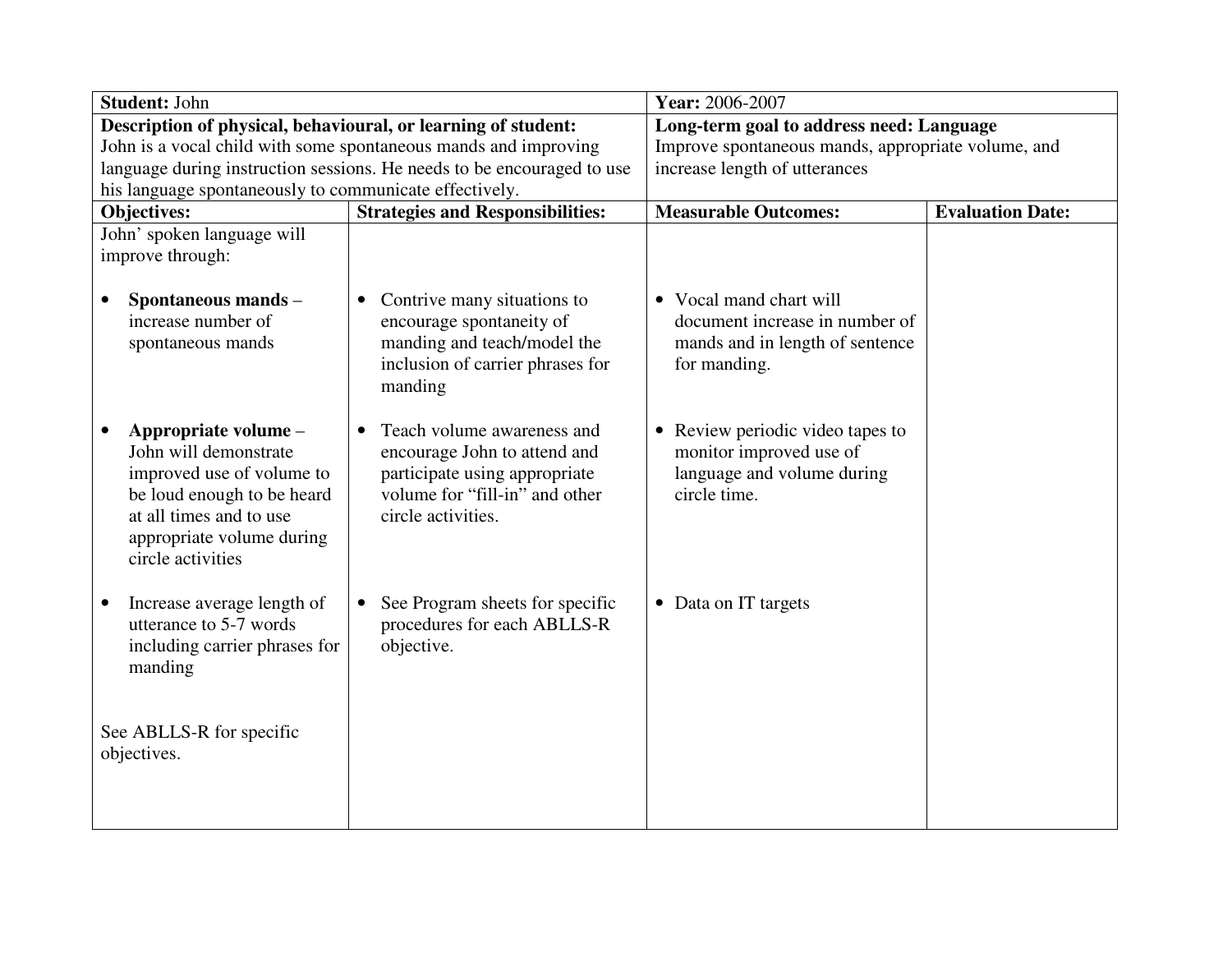| <b>Student: John</b>                                                                                                                                                                     |                                                                                                                                                                                               | Year: 2006-2007                                                                                                                                                                                                                                         |                         |
|------------------------------------------------------------------------------------------------------------------------------------------------------------------------------------------|-----------------------------------------------------------------------------------------------------------------------------------------------------------------------------------------------|---------------------------------------------------------------------------------------------------------------------------------------------------------------------------------------------------------------------------------------------------------|-------------------------|
| Description of physical, behavioural, or learning of student:<br>activities. John does not play independently when a toy/puzzle is<br>presented. At home – John prefers to watch videos. | John does not engage in independent social play or independent play<br>but can be encouraged to play actively in "chase" and other outside                                                    | Long-term goal to address need: Social/play<br>John will learn to engage in simple toy play, as well as<br>sharing and turn-taking during NET activities with a peer.                                                                                   |                         |
| Objectives:                                                                                                                                                                              | <b>Strategies and Responsibilities:</b>                                                                                                                                                       | <b>Measurable Outcomes:</b>                                                                                                                                                                                                                             | <b>Evaluation Date:</b> |
| See ABLLS-R for specific<br>objectives for visual perceptual,<br>play and leisure, social<br>interaction areas.                                                                          | During NET, engage John in<br>$\bullet$<br>narrative play with a variety of<br>toys including the kitchen, cars,<br>trains and other materials that can<br>be used interactively with a peer. | • Take baseline measure of time<br>John will spend actively engaged<br>with a variety of toys. Compare<br>data at six months and at year end<br>to measure increase in time and<br>increase in the number of toys<br>John can use to entertain himself. |                         |